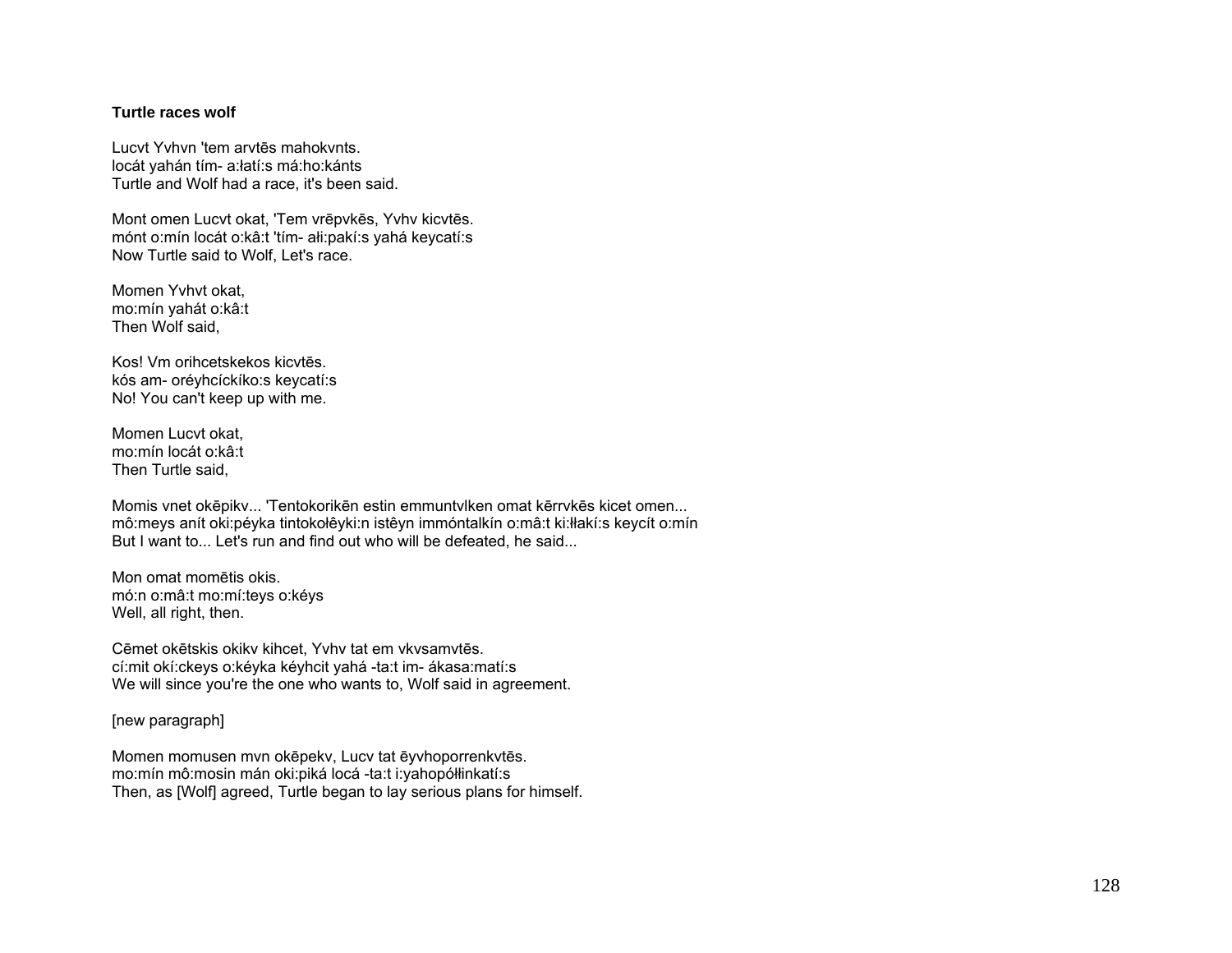Moman mv 'tem vrvranat pvne ostan esti tat eroren omat mvt vkoslat omvrēs maketvn etem vkvsamet omvtēs. mo:mâ:n ma 'tim- ałáła:nâ:t paní ô:sta:n istêy tă:<sup>ⁿ</sup>t iło:łín o:mâ:t mát ako:slâ:t omáłi:s ma:kitán itim- akása:mít o:matí:s The first racer to get to the fourth ravine will be the winner, they agreed.

Momen Lucvt okat, mo:mín locát o:kâ:t Then Turtle said,

Tafv hvtkucen 'kvcakhēcit omarēs makvtēs. ta:fa- hatkocín 'kacakhî:ceyt omá:łi:s ma:katí:s I'll wear a white feather on my head.

Mvt esvm ēkērkvt omvrēs kicvtēs. mát isam- i:kí:łkat omáłi:s keycatí:s That will be my sign, he said.

Mont okēpekv, Lucv tat tafv hvtkuce osten hopoyēpvtēs. mónt oki:piká locá -ta:t ta:fa- hatkocí ô:stin hopóyi:patí:s And as he said, Turtle looked for four little white feathers.

Mont hvtvm lucv osten hopoyēpvtēs. mônt hatâm locá ô:stin hopóyi:patí:s And then Turtle looked for four [other] turtles.

Mont mv lucv ostat omylkvn tafv hvtkuce 'kohcakcvhēcepicvtēs. mónt ma locá ô:sta:t omăl<sup>n</sup>kan ta:fa- hatkocí kohcakcahí:cipeycatí:s And he made all four turtles put white feathers on their heads.

Momet ēkvnv kērken 'tem vrvranet okēpekv, mo:mít i:kaná kî:łkin 'timáłała:nâ:t oki:piká Then because he had chosen a familiar place for the race,

mv lucv tat mv pvne ostat omvlkvn 'setetayēcvtēs. ma locá -ta:t ma paní ô:sta:t omálkan 'sititá:yi:catí:s the turtle prepared all four ravines with a turtle in each one.

Pvne hvmken tvyiket, hvtvm pvne hvmkan erahecakat, hēcvkē tayen licet paní hámkin tayêykit hatâm paní hámka:n iłá:hica:kâ:t hî:caki: tâ:yin leycít He went across one ravine [to the second one], and looked back at the first, placed a turtle where it could be seen clearly [from the first ravine],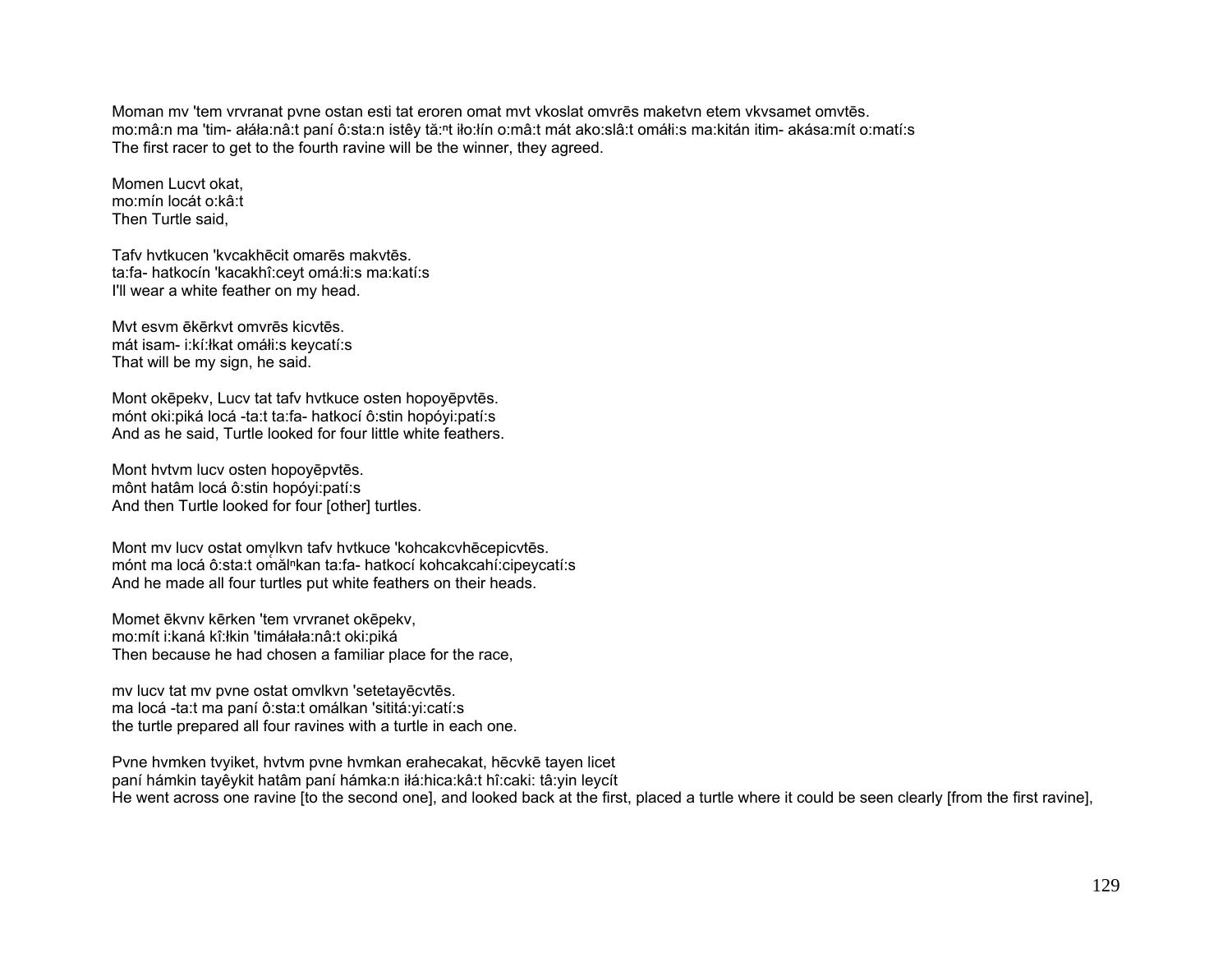mv pvne ostat omvlkvn 'setetayēn, lucv vpoyēpvtēs. ma paní ô:sta:t omálkan 'sititá:yi:n locá apó:yi:patí:s and set turtles down in each of the four ravines.

Hvte mv nettv oreko monken omvtēs. hatí ma nítta ołíko: mônkin o:matí:s He did this before the day of the race.

Momis my yyhy tat momēn my lucy vhoporrenkat kērresekatēs. mô:meys ma yahá -ta:t mó:mi:n ma locá ahopółłinkâ:t kí:<sup>n</sup>łłisiká:ti:s But the wolf did not know that the turtle had figured out a scheme.

Monkv mv lucv hvmkusēn 'tem vrvranit omis komat tv lkuset vrēpvtēs. ̜ mônka ma locá hámkosi:n 'timałáła:néyt o:méys kô:ma:t tălⁿkosit ałî:pati:s So he went around thinking he was racing just the one turtle.

## [new paragraph]

Momen ayen mv nettv okakvtē cakkēt omen, Yvhv tat ayvtēs. mo:mín a:yín ma nítta okâ:kati: cákkí:tt o:mín yahá -ta:t a:yatí:s Time passed, and the appointed day arrived, so Wolf went.

Mont eroran, Lucv tat erorepēt liken erorvtēs. mónt iło:łâ:n locá -ta:t iłołipí:t lêykin iło:łatí:s So when he arrived, Turtle was already there,

mont mv lucv tat enhomvn em etetakētt omvtētok. mónt ma locá -ta:t inhomán im- itita:kî:tt o:matí:to:k for the turtle was ready ahead of time.

Vm etetakepēt os, Lucv tat maket, tafv hvtkuce 'kvcakhēcēpvntut likvtēs. am- itita:kipí:t ô:s locá -ta:t ma:kít ta:fa- hatkocí 'kacakhí:ci:pántot lêykati:s I'm ready, Turtle said, and sat fixing a white feather on his head.

Momen Yvhvo, Vm etetakētut os kicet omen... mo:mín yaháó am- ititá:ki:tot ó:s keycít o:mín Then Wolf said, I'm ready, too...

Hokvs! makin omat, momusen ayvyat okarēs. hókas ma:kéyn o:mâ:t mô:mosin a:yayâ:t oká:łi:s When I say Now! it'll mean I'm starting.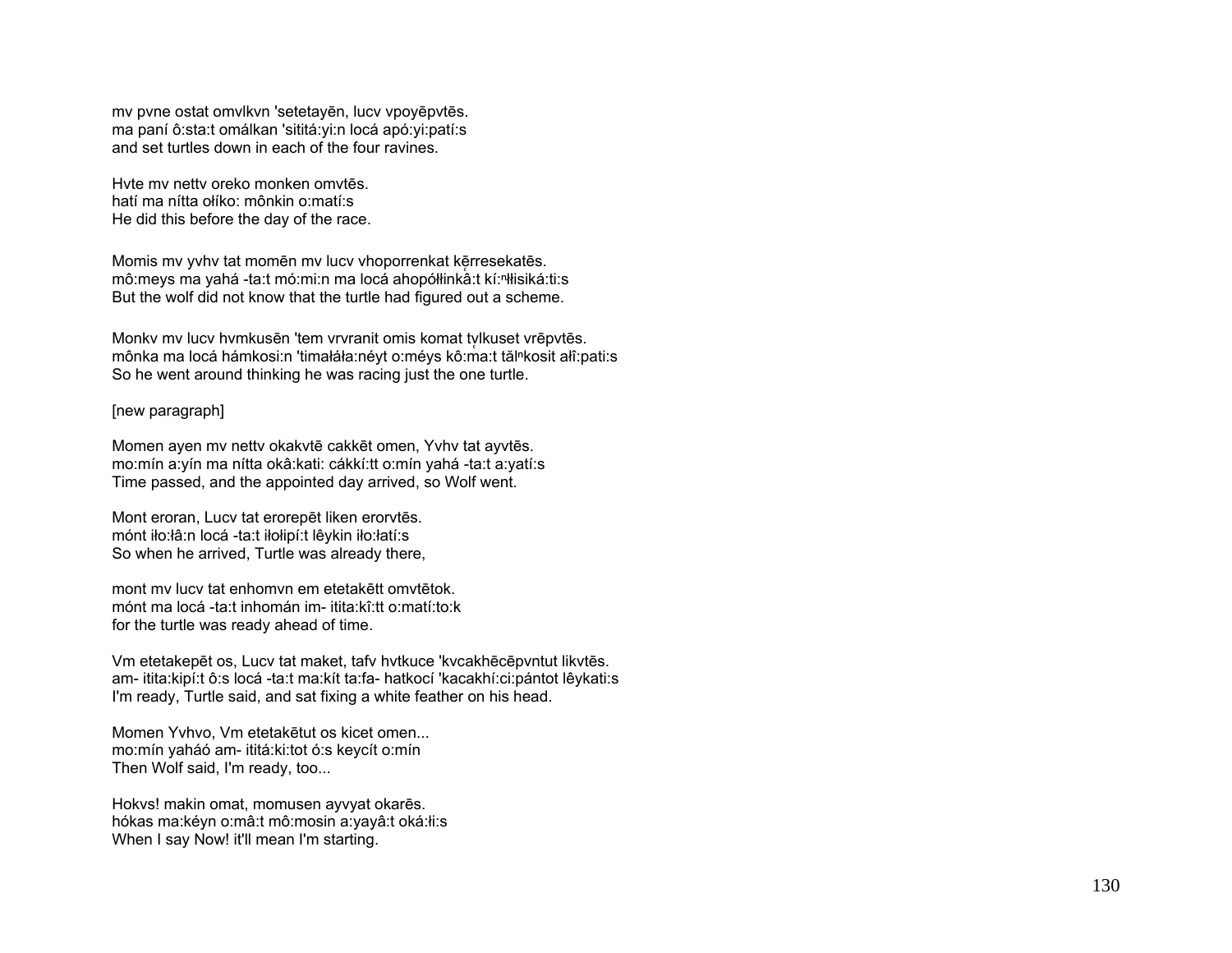Monkv Hokvs! makin omat, momusen vhoyvkvr ēs kicen... mônka hókas ma:kéyn o:mâ:t mô:mosin ahóyakáłi:s keycín So when I say Now! we will start right away, [Turtle] said...

Momepekvs, Yvhvt kicvt ēs. mo:mipíkas yahát keycatí:s Let it be so, Wolf said to him.

[new paragraph]

Momusen em etetakahket ohmen, mô:mosin im- itita:káhkit óhmin As soon as they were ready,

Hokvs! Lucv tat makvtēs. hókas locá -ta:t ma:katí:s Turtle said, Now!

Mont lētkē hahyet matan likēpvtēs. mónt li:tkí: háhyit ma:tá:n leykĭ:ʰpati:s Now [Turtle] pretended to run, but just sat in the same place.

Moman Yvhv tat, Tokvs! kihocekv hēre mahen ayat, mó:ma:n yahá -ta:t tókas kéyho:ciká hĭ:ⁿłi má:hin a:yâ:t But as soon as Now! was said, Wolf took off,

pvne hvmken tiket ervh ēcan, paní hámkin teykít iłáhi:câ:n crossed the first ravine and looked ahead,

hvtvm pvne hvmkan erossepvranuset pihket avliken hehcet... hatâm paní hámka:n iłossipałă: nosit peyhkít a:alêykin híhcit but saw Turtle just coming out of the next ravine whooping as he climbed...

Momusen Yvhv tat omvlkucvn ayat, mô:mosin yahá -ta:t omalkocán a:yâ:t Then Wolf went forward with all his strength,